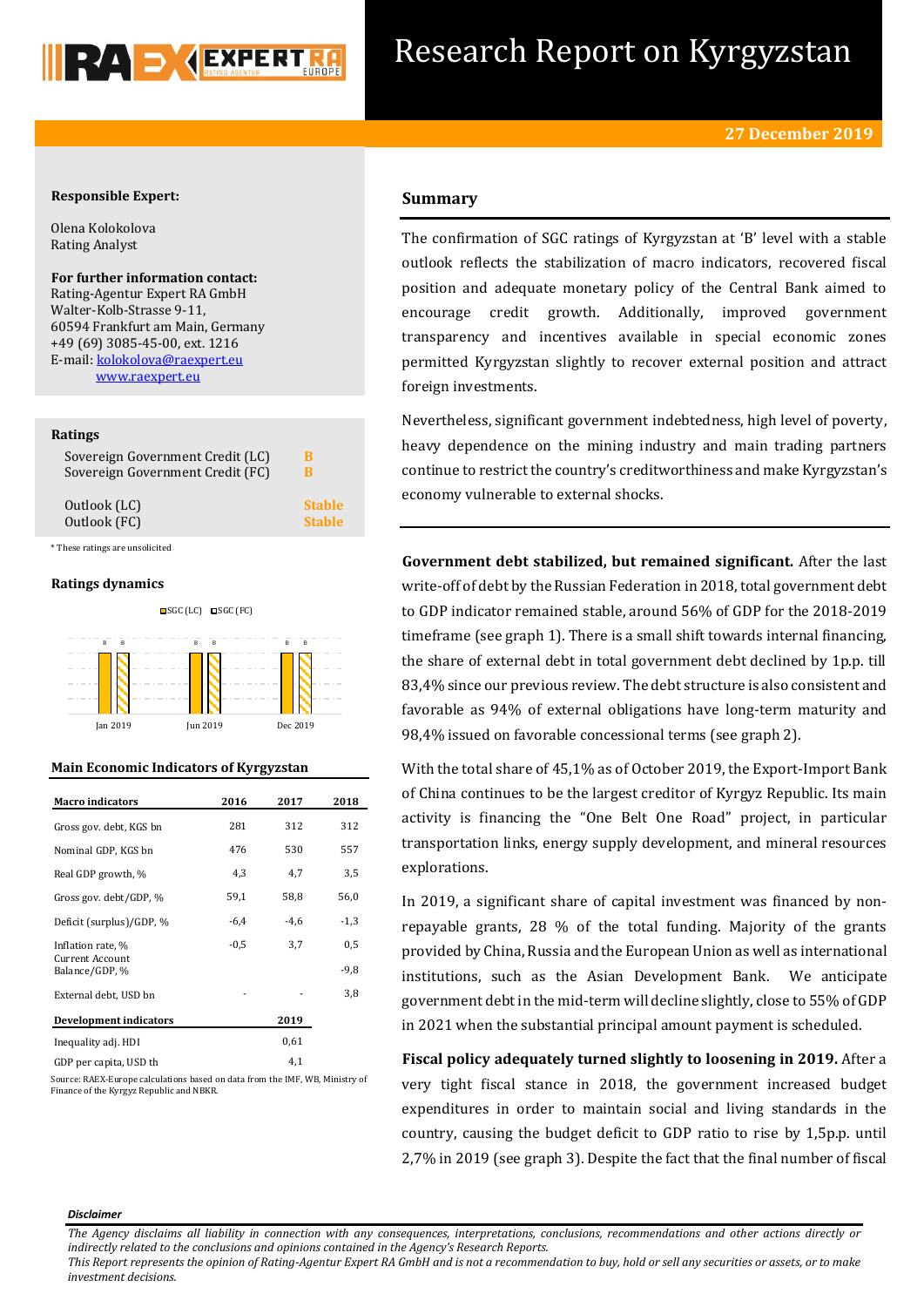$\bullet$ <sup>2</sup>  $\bullet$ <sup>2</sup>  $\bullet$ <sup>2</sup>  $\bullet$ <sup>2</sup>  $\bullet$   $\bullet$   $\bullet$   $\bullet$   $\bullet$ 



# **Graph 2:** Government debt structure as of 3Q 2019



Source: RAEX-Europe calculations based on data from the Ministry of Finance of Kyrgyz Republic





Source: RAEX-Europe calculations based on data from the IMF

deficit for 2019 will be 1,1p.p. higher than initially planned by the Ministry of Finance, we consider slight loosening of the fiscal policy aimed to fight poverty adequate. According to the new fiscal policy plan, in 2020-2021 the general government fiscal deficit should not exceed 3% of GDP, while gross budget expenditures for 2020 are expected to rise by 7,3% in comparison to the final version of the approved budget of 2019. An increase of the budget is supposed to be covered by higher tax income due to the improvement in tax administration, digitalization and information integration.

**Monetary policy remained expansionary**. The moderate inflation environment allowed the National Bank of the Kyrgyz Republic (NBKR) to maintain the key policy rate at 4,25% until the end of 2019 after lowering the key rate and overnight credit rate several times in the 1Q 2019. As a result, broad money has increased by 14% and the banking system total loans and financial leasing to clients have increased by 16% since the beginning of the year. In order to control excessive liquidity in commercial banks, the NBKR raised once again the overnight deposit rate from 1,75% to 2% in August 2019. The monetary policy of the NBKR is committed maintaining price stability with a target inflation level of 5-7% in the midterm. The estimated annual inflation for 2019 is around 4%, only slightly lower than the target interval, and the consumer price index (CPI) growth in 2020 is expected to be sufficient for meeting the objective (see graph 4). Nevertheless, the volatility in food prices remained during 2019. Therefore, the Agency will keep monitoring further NBKR decisions regarding policy adjustment in 2020 and expects inflation for the following year to be close to 5%.

Another direction of the monetary policy is to fight financial dollarization, which despite encouraging dynamics remains high: as of October 2019, 42% of total deposits were denominated in foreign currency. The NBKR uses overnight deposit rate to increase interest rate spread between deposits in local and foreign currency, 0,3p.p. y-o-y growth until 4,9% as of October 2019. Elevated dollarization and high interest rate corridor continues to be wide constraining monetary policy transmission mechanism.

**Major banking soundness indicators deteriorated**. Financial indicators of the banking system slightly deteriorated as ROA and ROE indicators annually decreased by 0,3p.p. and 2,7p.p. respectively as of October 2019 (see graph 5), due to the reduced interest rate income and operating costs' 7% increase y-o-y in October 2019. Asset quality also continues to decline as share of non-performing loans reached 8,4% (0,8p.p. annual increase) and amount of loans classified as doubtful doubled. The real worsening of loans' quality could be even higher, as the

## *Disclaimer*

*This Report represents the opinion of Rating-Agentur Expert RA GmbH and is not a recommendation to buy, hold or sell any securities or assets, or to make investment decisions.*

*The Agency disclaims all liability in connection with any consequences, interpretations, conclusions, recommendations and other actions directly or indirectly related to the conclusions and opinions contained in the Agency's Research Reports.*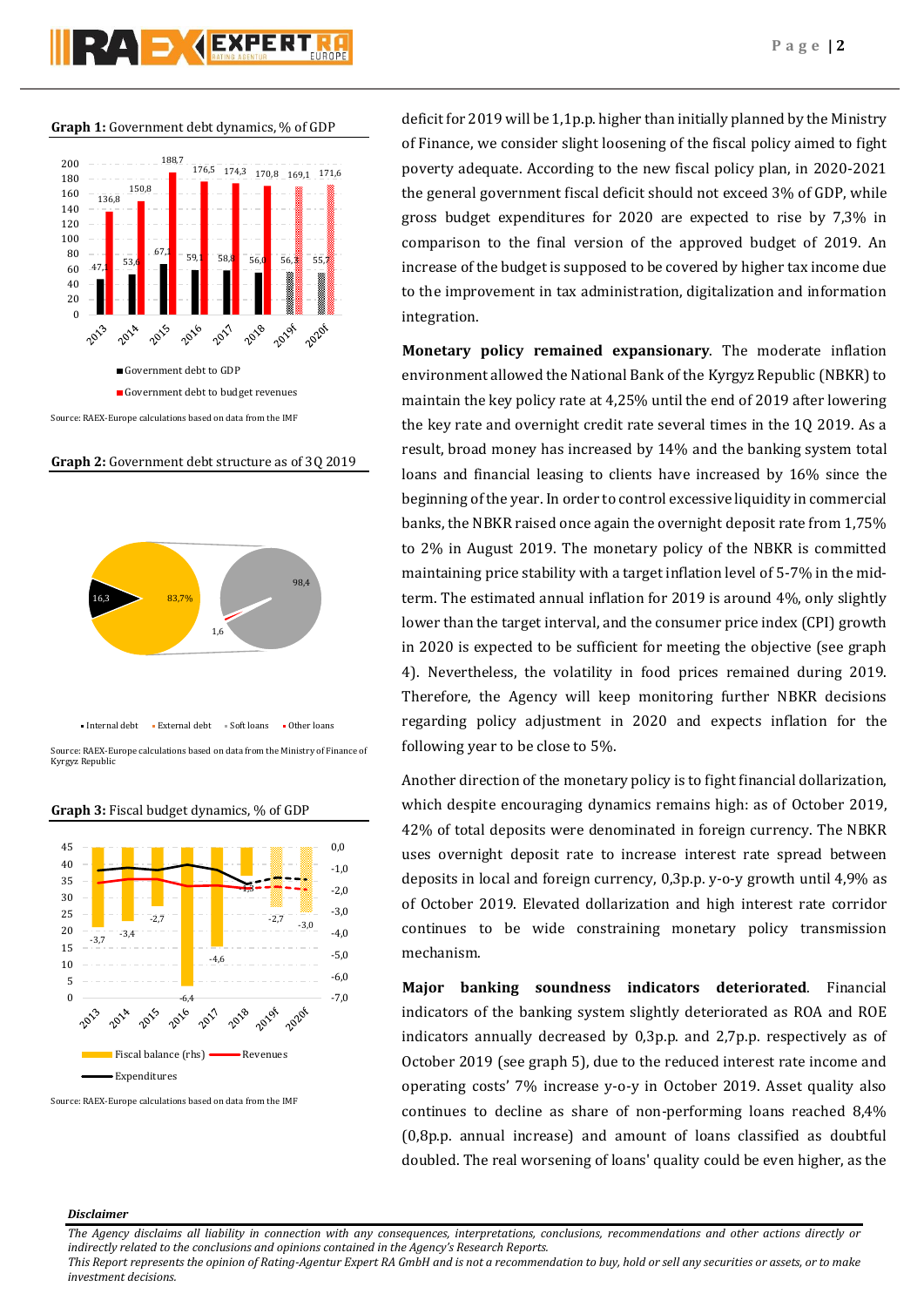**Graph 4:** Macroeconomic indicators, %



Source: RAEX-Europe calculations based on data from the IMF

**Graph 5:** Financial soundness indicators, %



Source: RAEX-Europe calculations based on data from the WB and NBKR

**Graph 6:** External sector indicators, % of GDP



Source: RAEX-Europe calculations based on data from the IMF and NBKR

effect was partially offset by total loan growth and reclassification of the troubled loan of the Rosinbank acquired by NBKG in 2018. On the other hand capitalization level remained satisfactory with the ratio of total capital to total assets at 17,2% as of October 2019. Consolidated assets of commercial banks increased by 10% by October 2019 since the beginning of the year with estimated total banking assets to GDP ratio at the level of 43%. The growth is fully attributed to consumer loans, as the growth of loans to corporates is restricted by extremely high interest rates, and banks are trying to keep the spreads to maintain profitability and lack of long term funding (maturity mismatch of loans and deposits). Moreover, there is a significant concentration of loans portfolio in agriculture and trade. For 2020, we expect similar growth in credit to the economy.

Implemented in 2018 AML/CFTE (anti-money legalization/laundering and counter-financing of terrorism or extremism) legislation was considered as a significant improvement by Financial Action Task Force (FATF). Although Kyrgyzstan is no longer on the FATF red list, a large shadow economy, high remittances inflow, and narcotics trafficking keep financial crimes risk elevated. Kyrgyz Republic still does not comply with FATF 40 + 9 Recommendations.

**The economy growth slowing down while the external position slightly recovers.** The real economy expanded by 3,8% in 2019, which is 0,3p.p. higher than in 2018 driven by mining activity and manufacturing industry associated with precious metals. The life of the largest mine of the country Kumtor (approximately 10% of GDP), is estimated until 2023, though it might be extended further if current exploration research is successful. Trade deficit and current account remained negative in 2019 at a similar level as in the previous year, 42,8% and 10,9% of GDP respectively (see graph 6).

The structure of cross-border remittances, import and export remained highly concentrated on major partners. The reliance on the main export product also continues to be high, precious metals account for 40% of total exports. Kyrgyzstan currently does not have real benefits of "GSP+"<sup>1</sup> scheme due to the lack of necessary laboratory equipment in order to meet EU standards, as well as the existence of a sufficient amount of trading intermediaries and excessive regulatory environment.

Foreign direct investment inflow in 2019 increased by 4p.p. until 5% of GDP, nevertheless its growth remains constrained by the quality of logistics, continued obstacles to trade, high corruption perception and mistrusts to the court system. Free economic zones tax regulations is a

<sup>1</sup> "GSP+" - Generalised Scheme of Preferences Plus. The scheme allows eligible developing countries to pay fewer or no duties on exports to the European Union.

# *Disclaimer*

**.** 

*investment decisions.*

*The Agency disclaims all liability in connection with any consequences, interpretations, conclusions, recommendations and other actions directly or indirectly related to the conclusions and opinions contained in the Agency's Research Reports. This Report represents the opinion of Rating-Agentur Expert RA GmbH and is not a recommendation to buy, hold or sell any securities or assets, or to make*